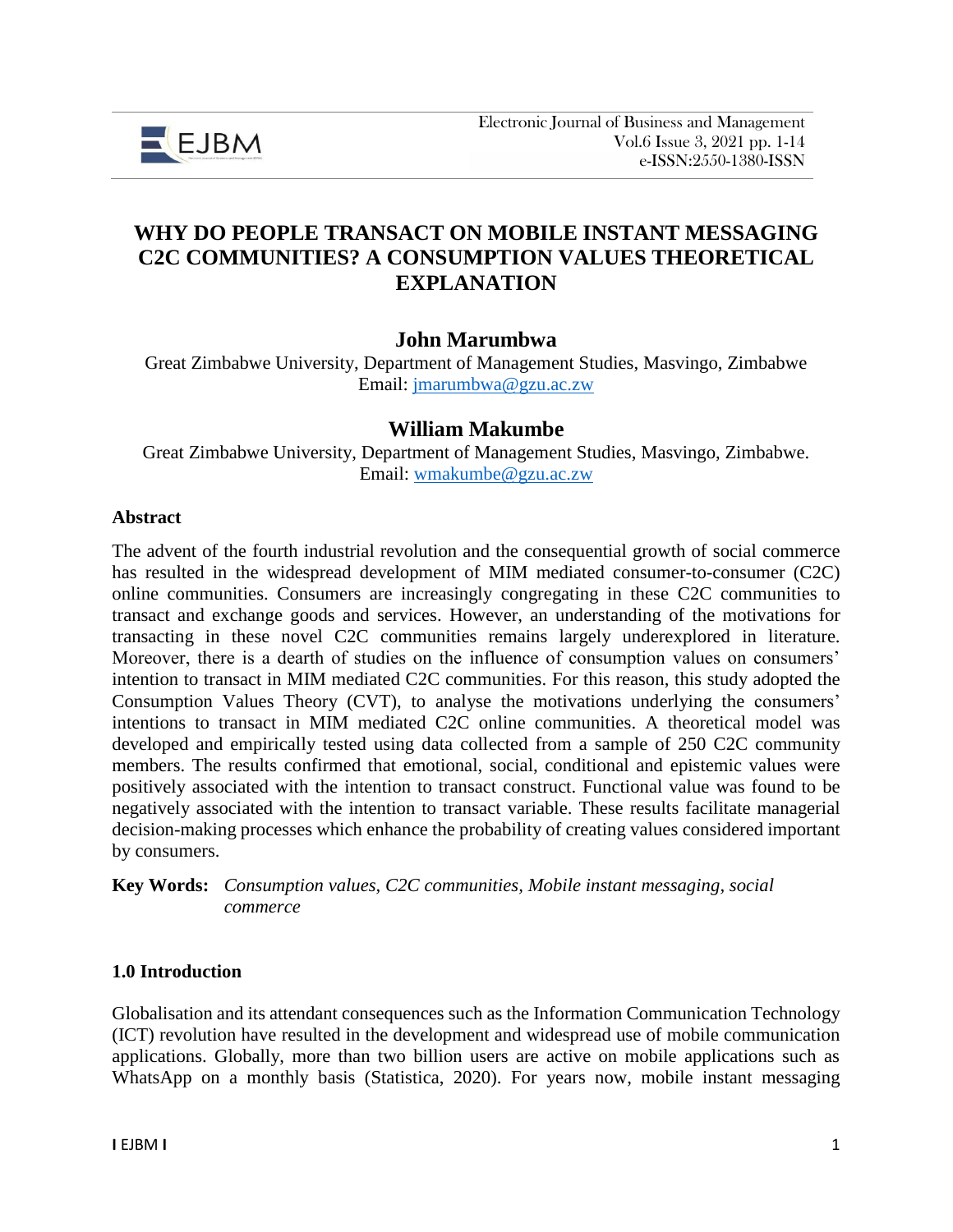applications (MIM apps) are increasingly revolutionising the way people interrelate, communicate and transact (Dhir, Kaur, & Rajala, 2018).

MIM apps such as WhatsApp, WeChat, Messenger, and KingsChat amongst others enable the establishment of MIM mediated consumer-to-consumer (C2C) online communities. For this reason, quite significant volumes of transactions are conducted daily on MIM-mediated C2C online communities bypassing the traditional web-based electronic marketplaces. The growth of C2C online communities has been enhanced by the characteristic benefits of MIM applications such as convenience, cost-effectiveness and real-time marketing avenues to advertise products or services through group chats (Patricks, Libaque-saenz, Fan, & Chang, 2020). It is therefore not surprising that MIM is gaining more popularity than other forms of social networking (Porter, 2017) and its use is expected to continue rising in the foreseeable future (Dhir et al., 2018).

As a result of the rising popularity of MIM there has been an increase in academic research related to MIM (see Deng, Lu, Kee, & Zhang, 2010; Hsieh & Tseng, 2017; Tseng & Hsieh, 2018; Patricks et al., 2020; Zhou & Lu, 2011). These studies have analysed MIM in the context of consumer behaviours such as factors that influence the intention to use MIM (Patricks et al., 2020), perspectives of network externalities and flow experience (Zhou & Lu, 2011), emoticon usage (Tseng & Hsieh, 2018), media richness as it determines customer loyalty (Tseng, Cheng, Li, & Teng, 2017), playfulness (Hsieh & Tseng, 2017), customer loyalty and satisfaction (Deng et al., 2010). This growing body of evidence suggests that MIM is receiving widespread attention from scholars. However, none of these studies has examined MIM in the context of consumer behaviour in C2C online communities, an important contribution this paper seeks to achieve.

Past research reveals that MIM has been analysed from different theoretical perspectives which include the media richness theory (Hsieh & Tseng, 2017, Tseng et al., 2017), construal level theory (Tseng & Hsieh, 2018), and the expectation-confirmation model (Patricks et al., 2020). However, few studies have examined MIM in the context of the Consumption Values Theory(CVT) (see Dhir et al., 2018), this is despite the fact that values are important in determining consumer choice (Turel, Serenko, & Bontis, 2010). For this reason, this study applies the CVT to ascertain consumers' intentions in relation to the use of MIM in C2C online communities.

Previous research on the CVT has analysed this theory in terms of consumer purchasing intention on online travel agencies (Ramaya, 2018), online game loyalty (Teng, 2018), consumption in virtual worlds (Mäntymäki & Salo, 2015), green products buying behaviour (Martins, Ferreira, & Miranda, 2015; Lin & Huang, 2012), e-learning adoption (Ray, Bala, & Dwivedi, 2020), user acceptance of hedonic artefacts (Turel et al., 2010), organic food purchase intentions (Lin, Guo, Turel, & Liu, 2019) and smartphone brand switching behaviour (Wong, 2018). Hence, an application of the CVT in C2C online communities' research will contribute valuable theoretical and empirical knowledge to marketing literature.

It is also evident that the previous research on MIM and CVT largely relates to developed countries compared to developing countries (see Talwar, Dhir, Kaur, & Mäntymäki, 2020; Mäntymäki & Salo, 2015; Martins et al., 2015; Ray et al., 2020; Turel et al., 2010) hence there is a dearth of literature on MIM and CVT in countries such as Zimbabwe. Furthermore, most developed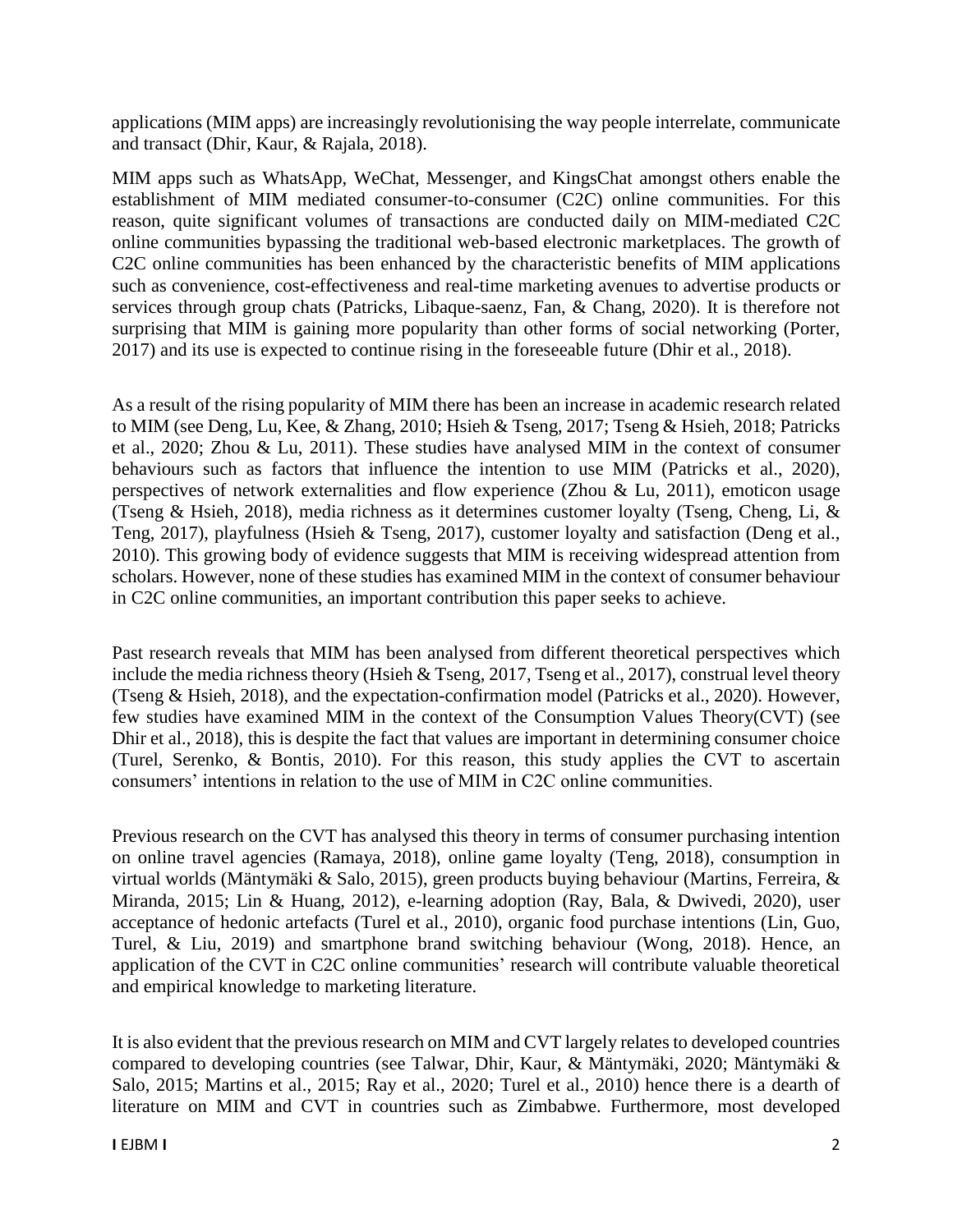countries have high levels of market development, sophisticated and distinct consumer behaviour, hence these previous studies may provide limited application on the Zimbabwean landscape. With this in mind, this study aimed to apply the CVT to analyse consumers' intentions to transact on MIM mediated C2C online communities in Zimbabwe. Specifically, this research seeks to achieve the following:

- To propose a model that can be used to test the values (as per the CVT) that drive consumer intentions in relation to MIM in the context of Zimbabwean C2C online communities.
- To ascertain the relative impact of the different values (as per the CVT) on the consumer intention to use MIM in C2C online communities.
- $\blacksquare$  To propose appropriate recommendations in relation to the findings

The rest of the paper is organized as follows: the next section deals with the literature review, followed by the methodology, data analysis and discussions.

# **2.0 Literature review**

The primary aim of the study was to explore consumers' intentions to transact on MIM mediated C2C online communities in Zimbabwe. Accordingly, this section presents a review of related studies on the subject of study, beginning with an explanation of MIM applications and C2C communities, followed by a discussion on the Consumption Values Theory (CVT). At the end, the section presents the research framework and the development of statements of hypotheses.

# **2.1 MIM apps and C2C online communities**

Internet technologies are constantly changing the nature and content of social and commercial activities. Internet technologies that are revolutionising the commerce landscape include the MIM applications. MIM applications can be described as text-based, mobile computer-mediated communication technologies accomplishing real-time interaction with other users (Vazquez, Dennis & Zhang, 2017). A typical MIM app allows the user to send and receive instant messages in different multimedia formats (Oghuma, Libaque-Saenz, Wong, & Chang 2016). It can also add, delete, save or block a contact, read and reply to messages and save or delete conversations (see Tang & Hew, 2017).

In the context of this study, MIM applications have resulted in the development of C2C online communities. Researchers such as Leonard and Jones, (2019) and Leonard, (2011) observed that C2C online communities are facilitating the buying and selling of goods and services amongst individuals using the internet and related technologies. Consumers can negotiate for reduced prices, favourable payment and delivery terms on this platform. Consequently, consumers enjoy the benefits of truncated prices, varied assortment of products, convenient purchases, and ability to compare prices and quality prior to purchase (see Yrjölä, Rintamäki, Saarijärvi, & Joensuu, 2017; Saarijärvi, Joensuu, Rintamaki, & Yrjölä, 2018). Although these C2C communities allow individuals to trade amongst themselves, they comprise inherent distinguishing features which entail different pre-purchase and post-purchase customer behaviours.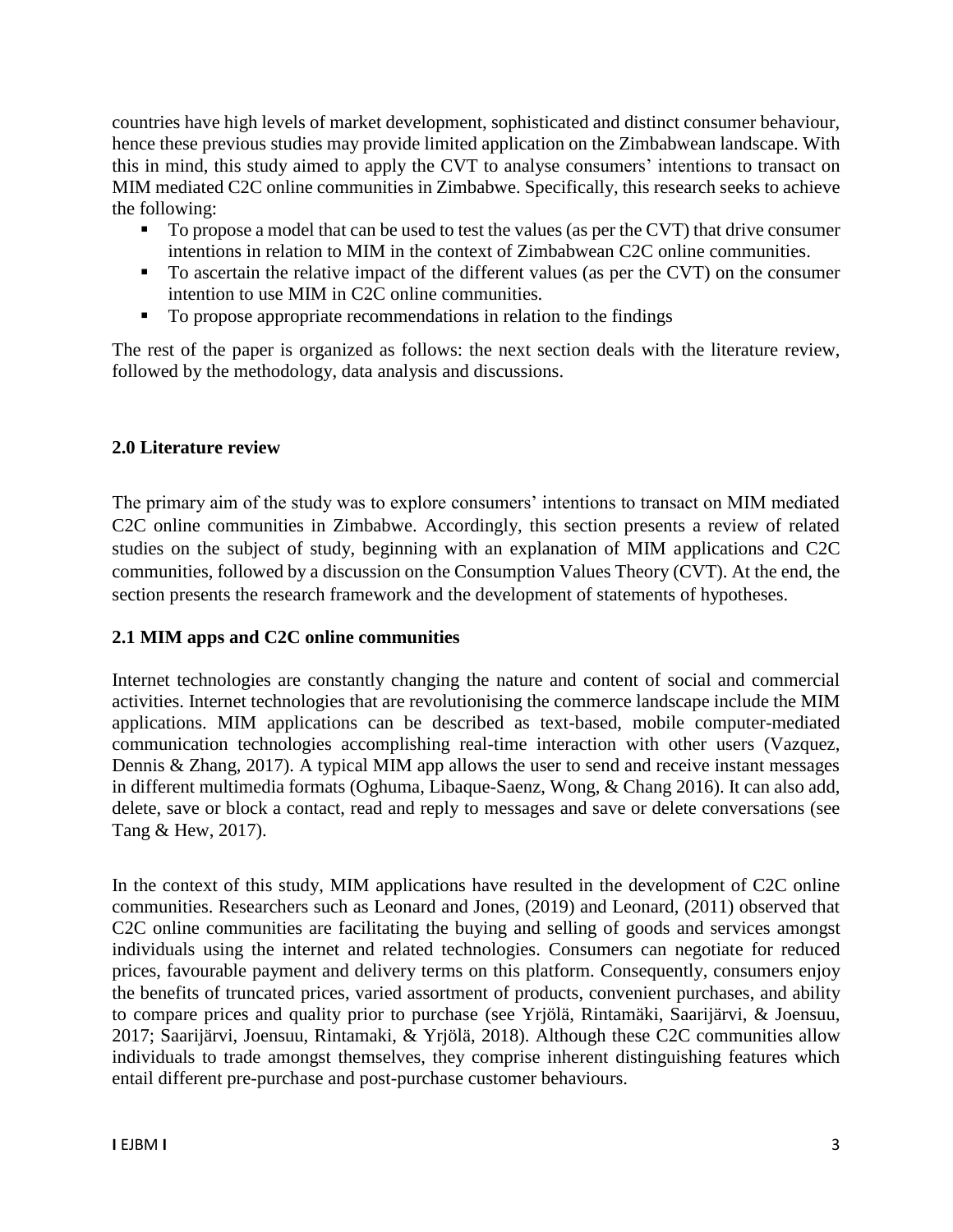#### **2.2 Consumption Values theory**

Sheth, Newman and Gross (1991) developed and set forth the theory of consumption values to predict, describe and explain consumption behaviour, that is, why consumers make the choices they do. The theory suggests that consumption behaviour is determined by the following five consumption values: functional value, conditional value, social value, emotional value and epistemic value. The key assumptions of the theory are that: consumer choice is a function of multiple consumption values; the consumption values make differential contributions in any given choice situation, and the consumption values are independent implying that each consumer choice decision may be influenced by any or all of the five consumption values. In consumer research, values are considered critical factors that direct consumer judgments, attitudes and actions or inactions towards particular products, brands or services. In the context of this study, it can therefore be argued that consumer motivations towards MIM-based C2C online communities can be determined by the multidimensional consumption values framework.

#### **3.0 Hypotheses development and research model**

The section discusses the five explanatory variables drawn up from the CVT as they relate to the intention to transact variable. The explanatory variables are functional value, emotional value, epistemic value, conditional value and social value.

#### **Functional value**

Functional value is regarded as the key driver of consumer decision choice. Sheth et al., (1991) define functional value as the perceived utility gained from the functional, utilitarian and physical attributes of a product or service. Individuals derive perceived functional utility based on aggregate benefits realised from evaluating the practical, and corporeal qualities of a product or service. Online communities provide convenient and efficient platforms for members to buy and sell products or services(Vazquez et al., 2017; Ramayah, Rahman & Ling, 2018; Patricks, et al., 2020). In the context of MIM-based online communities, the perceived functional utility is enhanced by the multimedia characteristic features which facilitate real-time, customized and cost-effective exchange of information (Chow  $\&$  Shi, 2015) thus the functional capabilities of online communities' influence members' willingness to transact (Ramayah et al., 2018). Therefore, we propose the following statement of hypothesis:

**H1:** *The perceived functional value of the MIM-based online communities is positively associated with members' intention to transact.*

### **Emotional value**

Emotions play a significant role in consumer decision choice. Sheth et al, (1991) define emotional value as the perceived utility obtained from an alternative's capacity to arouse feelings or affective states. In consumer behaviour literature, emotional value is associated with the sense of pleasure and enjoyment (Wong, Chang & Yeh, 2019) resulting from a product or service-related consumer experience usually beyond the rational economic assessments (Ramayah et al., 2018). The more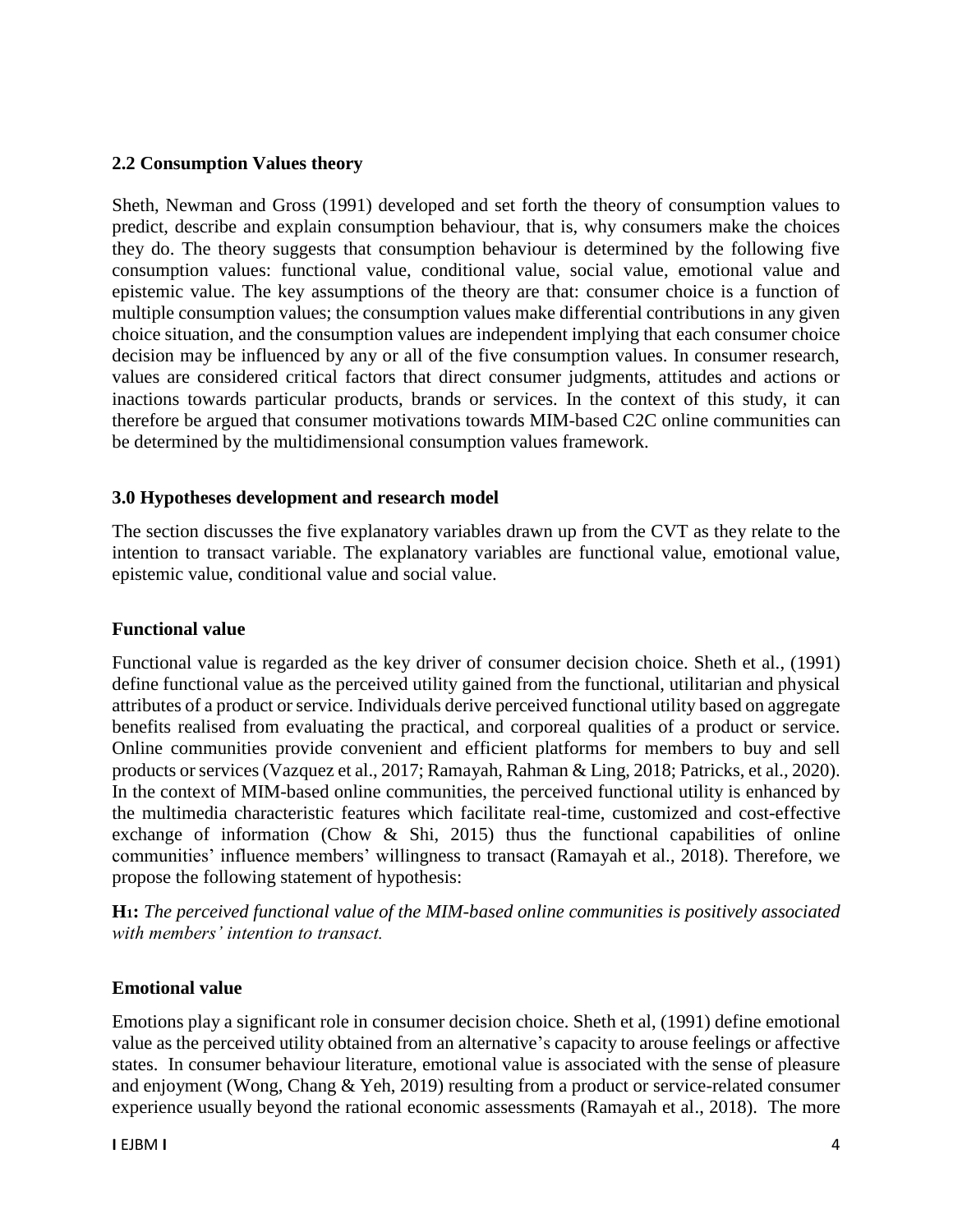positive emotion that can be derived from a product or service, the more likely that consumers will exhibit positive behaviour towards the given product or service. As individuals interact and engage in online communities, emotional utility is generated when participation evokes and enhances inner feelings (Chow & Shi, 2015). In this study, the interactive capability of MIM-based online communities to generate a diverse range of emotions such as; interest, curiosity, enjoyment, and motivating pleasurable behaviour is related to members' intention to transact. Therefore, we hypothesize that:

**H2:** *The perceived emotional value of the MIM-based online communities is positively associated with members' intention to transact.*

### **Epistemic value**

Epistemic value is defined as the perceived utility gained from an alternative's capacity to arouse curiosity, provide novelty, or satisfy a desire for knowledge (Sheth et al., 1991). In consumer research, epistemic value can be measured by the variety-seeking and novelty-seeking behaviours of consumers with respect to a product or service (Goh, Suki & Fam, 2014). Given that internet technologies have facilitated the creation of new business models and marketplaces such as business-to-business, (B2B), business-to-customer (B2C) and customer-to-customer (C2C) where consumers can transact, epistemic utility derives from an individual's propensity to use these novel technologies rather than the traditional brick and mortar marketplaces. For MIM-based online communities, epistemic value explicates that a group member's intention to transact is due to the member's inquisitiveness and the want for knowledge premised on the inherently allencompassing and translucent nature of the online community. In view of this, the following statement of hypothesis is proposed:

**H3:** *The perceived epistemic value of the MIM-based online communities is positively associated with members' intention to transact* 

### **Conditional value**

In general, an individual's decision choice is a function of the individual's consideration of the obtaining condition or situation, (Lin & Huang, 2012; Goh et al., 2014). Accordingly, Ramayah et al., (2018), assert that conditional value is determined by a customary set of choice exigencies. It is described as the perceived utility espoused by a product or service given the prevailing situation or circumstances confronting the choice maker, (Sheth et al., 1991). A user's past experiences, current income levels or aspirations can encourage or discourage their behavioural intentions regarding a product or service. Similarly, an individual's intention to use a particular technology is determined by the obtaining condition or situation primarily because different circumstances have different effects on the user's final decision choice, (Ramayah et al., 2018). Consequently, when MIM-based online communities create favourable conditions for members to transact, the willingness to transact increases. Hence, we hypothesize that:

**H4:** *The perceived conditional value of the MIM-based online communities is positively associated with members' intention to transact*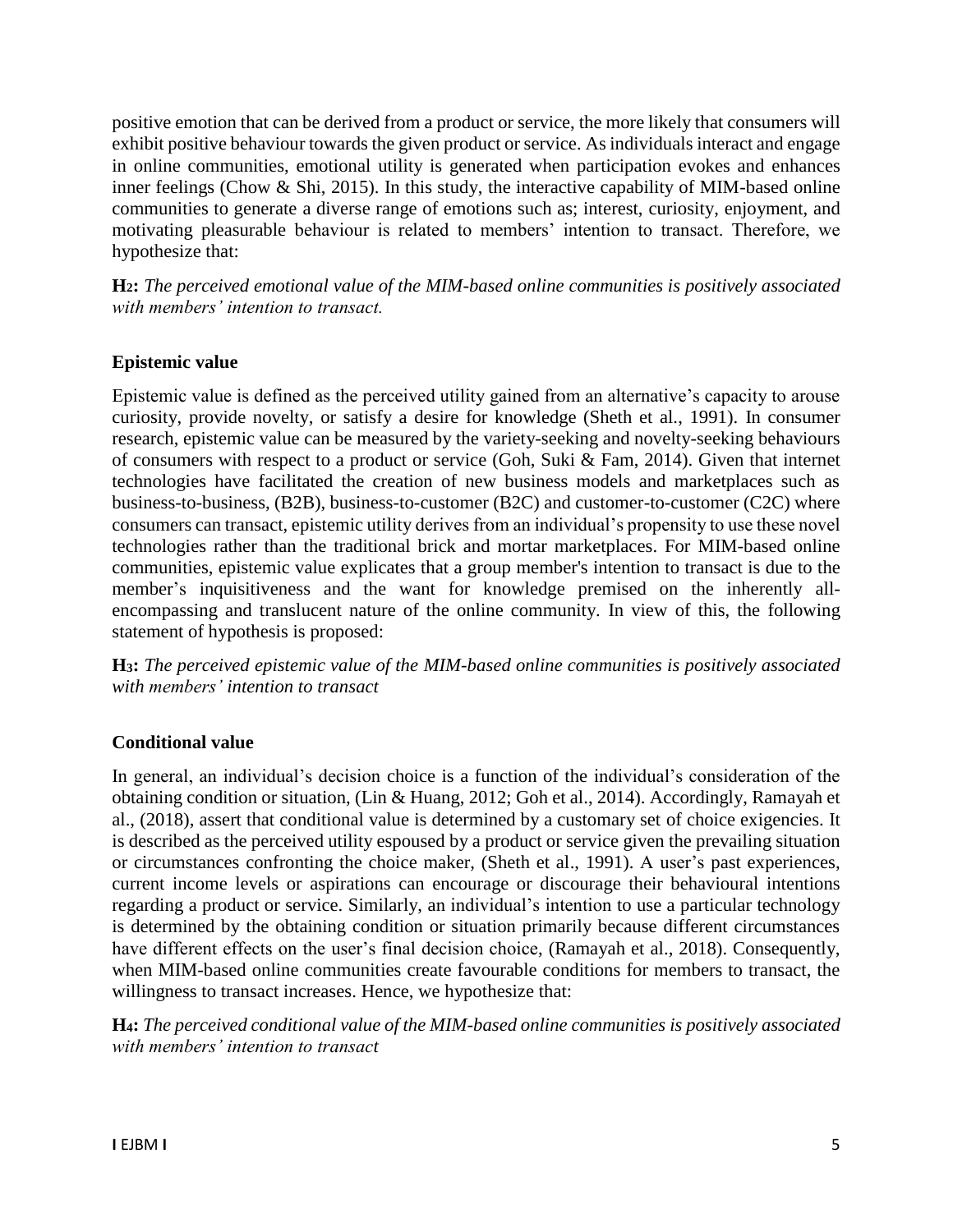#### **Social value**

Sheth et al. (1991) described social values as the perceived utility attained from an alternative's association with one or more specific social groups. The consumption or purchase of certain products or services attach a distinct social image in the consumer's mind and subsequently influences that consumer's decision choice, (Ramayah et al., 2018). Previous studies have concluded that social value shapes customer behaviour patterns (Ma ¨ntyma ¨ki & Salo, 2015; Dhir et al., 2018). Recent advances in internet technologies have created online communities which facilitate social interaction and collaboration thereby increasing perceived social utility, (Chow & Shi, 2015). MIM-based online communities help strengthen social identities, improve social relations and cooperation as members can share their experiences, provide support and guidance on product or service-related issues, thus it is most likely that the perceived social utility of online communities will influence the members' willingness to transact. Hence, we hypothesize that:

**H5:** *The perceived social value of the MIM-based online communities is positively associated with members' intention to transact* 



From the discussion above we propose the research model as presented below:

**Figure 1: Proposed Research Model**

### **4.0 Methodology**

#### **4.1 Survey instrument**

To measure social value and functional value, 4-items per variable were adapted from (Dhir et al., 2018). Emotional value was operationalized using 3 items that were adapted from Deng et al., (2010). The items that were employed to measure epistemic value and conditional value were adapted from Lin and Huang, (2012). The four items for measuring intention to transact were adapted from Lin and Lu (2011). The questionnaire consists of two sections that measure demographic data and the four constructs of the study namely: functional value, conditional value,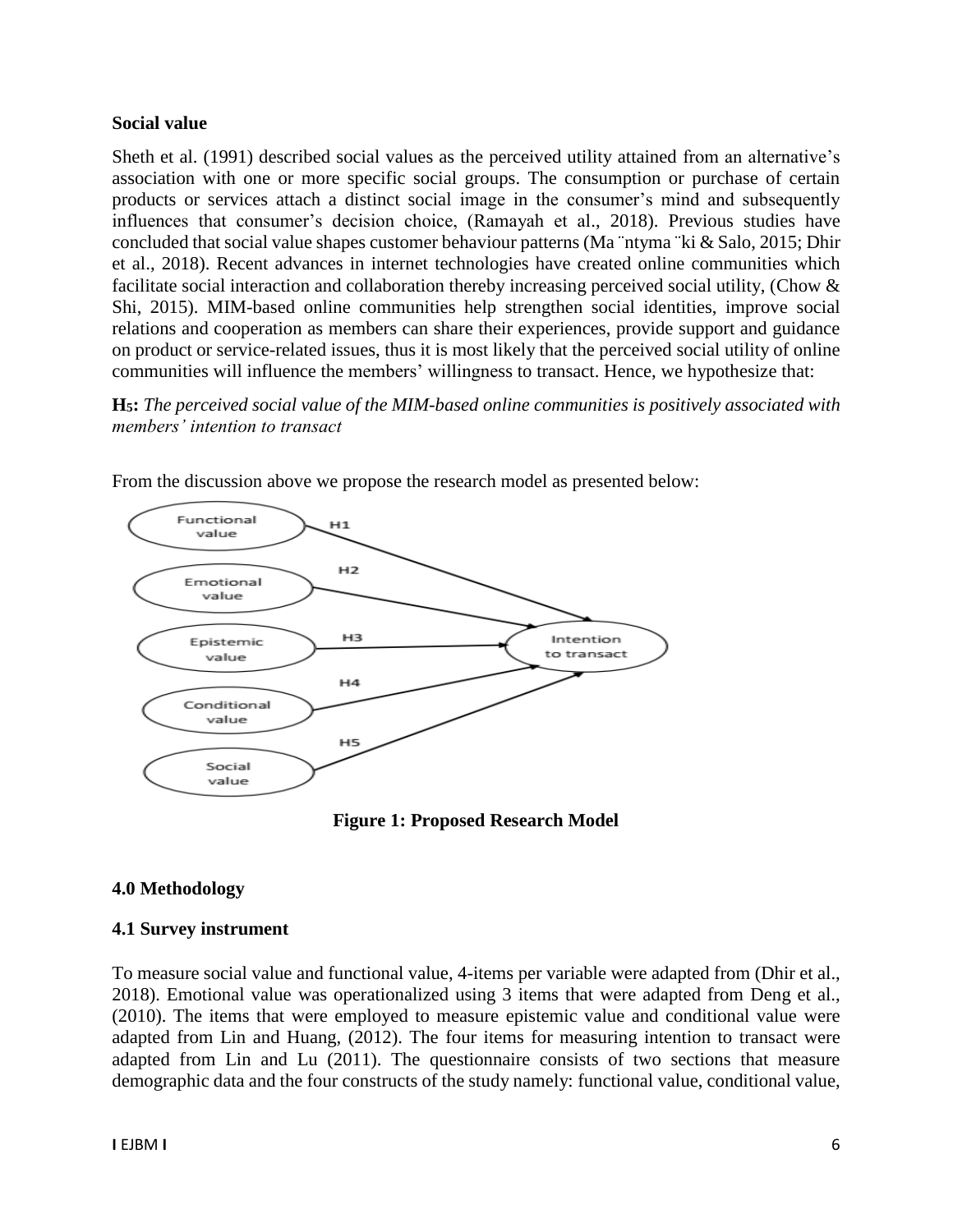social vale, epistemic value, emotional value and intention to transact. The questionnaire is depicted in Appendix 1.

### **4.2 Sampling and data collection**

A sample of 250 respondents was used in this study. Because of the restrictions associated with the Covid-19 pandemic, such as social distancing, data was collected using the SurveyMonkey platform. The collected data were analysed using the SPSS/AMOS software version 24.0.

### **5.0 Data Analysis**

### **5.1 Demographic profile of respondents**

Out of a total of 250 respondents, 48.4 percent were females, constituting the majority and 52.6 percent were males. The majority of the respondents (41.2%) were aged between 20-35 years, followed by those aged between 36-40 years. Thus, the majority of the respondents were generally young and middle-aged respondents. Concerning education, the majority of the respondents (41.6%) had college/university education and those with high school (39.6%) were the second largest group. In terms of income, most of the respondents were low-income earners who earned below RTGS\$20 000.

## **5.2 Descriptive Statistics, Reliability, and Validity**

To evaluate the reliability of the scales used to measure the research constructs, Cronbach's alpha was employed. Nunally (1978) recommended that for a scale to be reliable it should have a value of at least .7. Accordingly, all the reliability index values exceeded the recommended values, thus the scales were reliable. For the examination of construct validity, both convergent and discriminant validity were tested. We employed average variance extracted (AVE) and composite reliability (CR) to test the convergent validity and all the values were above the .5 and .7 as recommended by Fornell and Larcker (1981).

| <b>Construct</b> | <b>Item</b>     | <b>Mean</b> | <b>Standard</b><br>deviation | <b>CFA</b><br><b>Factor</b><br>loading | Cronbach's<br>alpha | Average<br>variance<br>explained<br>$\geq .50$ | Composite<br>reliability |
|------------------|-----------------|-------------|------------------------------|----------------------------------------|---------------------|------------------------------------------------|--------------------------|
| Functional       | FV1             | 3.08        | 1.410                        | .820                                   | .823                | .61                                            | .70                      |
| Value            | FV <sub>2</sub> | 3.10        | 1.311                        | .870                                   |                     |                                                |                          |
|                  | FV3             | 2.69        | 1.100                        | .880                                   |                     |                                                |                          |
|                  | FV4             | 2.88        | 1.135                        | .850                                   |                     |                                                |                          |
| Emotional        | EV1             | 3.45        | 1.200                        | .970                                   | .908                | .78                                            | .73                      |
| Value            | EV <sub>2</sub> | 3.12        | 1.250                        | .810                                   |                     |                                                |                          |
|                  | EV <sub>3</sub> | 3.12        | 1.209                        | .800                                   |                     |                                                |                          |
| Epistemic        | EP1             | 3.85        | 1.206                        | .830                                   | .804                | .75                                            | .80                      |
| Value            | EP <sub>2</sub> | 3.01        | 1.323                        | .900                                   |                     |                                                |                          |
|                  | EP3             | 3.42        | 1.092                        | .460                                   |                     |                                                |                          |

**Table 2: Descriptive statistics, reliability and validity indices of the measurement model**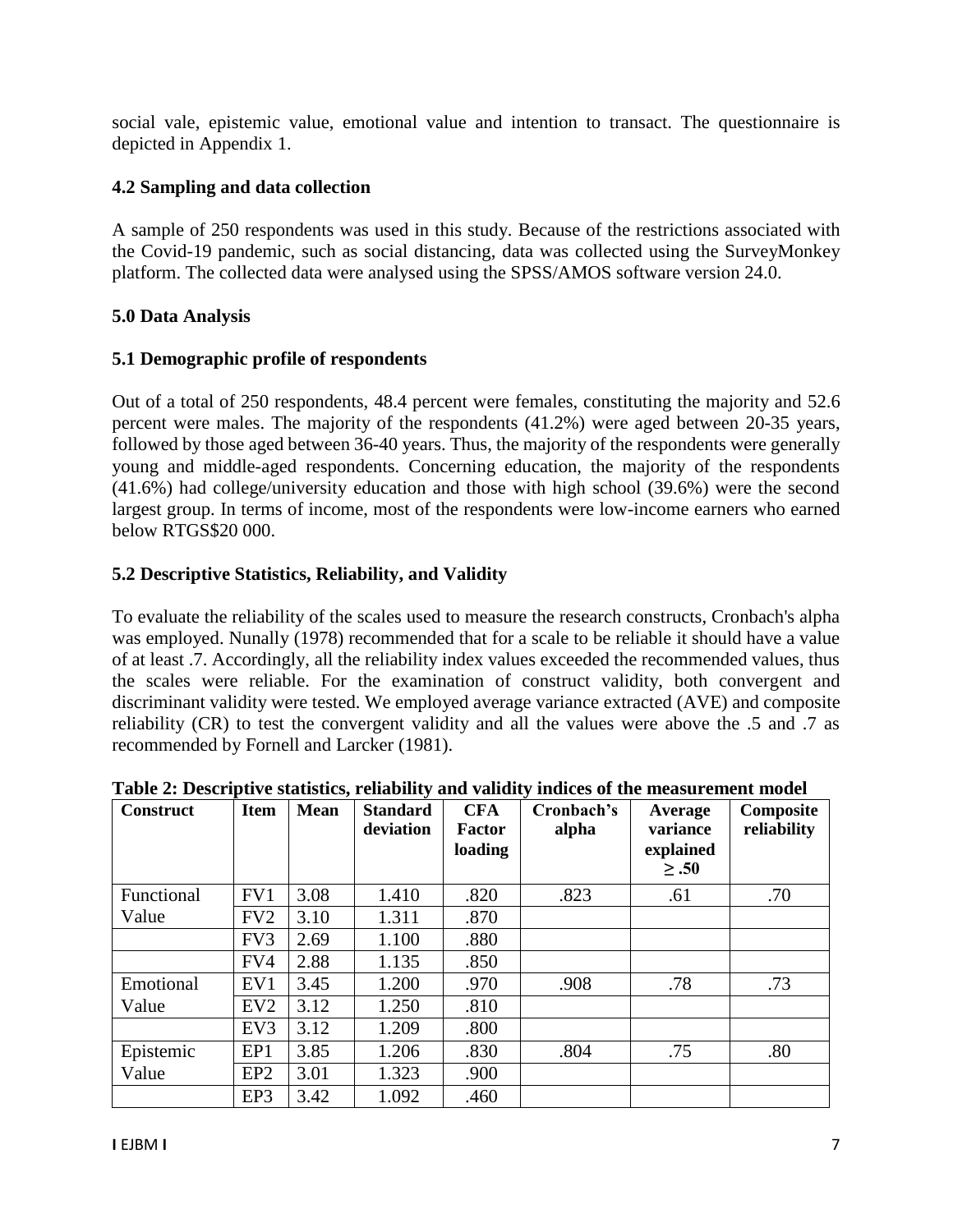| Conditional  | CV1              | 2.97 | 1.155 | .710 | .830  | .69  | .85  |
|--------------|------------------|------|-------|------|-------|------|------|
| Value        |                  |      |       |      |       |      |      |
|              | CV2              | 3.45 | 1.201 | .880 |       |      |      |
|              | CV3              | 3.12 | 1.209 | .890 |       |      |      |
| Social Value | SV <sub>1</sub>  | 3.30 | 1.85  | .867 | .901  | .78  | .79  |
|              | SV <sub>2</sub>  | 3.12 | 1.26  | .784 |       |      |      |
|              | SV <sub>3</sub>  | 2.98 | 1.245 | .895 |       |      |      |
|              | SV <sub>4</sub>  | 3.74 | 1.030 | .912 |       |      |      |
| Intention    | IT1              | 2.99 |       | .880 | 0.860 | 0.69 | 0.77 |
|              | IT <sub>2</sub>  | 3.45 |       | .800 |       |      |      |
|              | IT <sub>33</sub> | 3.29 |       | .843 |       |      |      |
|              | IT <sub>4</sub>  | 3.19 |       | .820 |       |      |      |

#### **Discriminant Validity**

This was confirmed using values determined using the Fornell-Lacker criterion as shown below. The square root of the AVE of each latent variable (*The AVE values are shown diagonally in bold)* is indeed higher than any correlation with any other latent variable thus indicating the discriminant validity of the measurement (Hair et al., 2016)

|                          | Functional | Emotional | Epimestic | Conditional | Social | Intention   |
|--------------------------|------------|-----------|-----------|-------------|--------|-------------|
|                          | Value      | Value     | Value     | Value       | Value  | to transact |
| Functional               | 0.876      |           |           |             |        |             |
| Value                    |            |           |           |             |        |             |
| Emotional<br>Value       | 0.734      | 0.712     |           |             |        |             |
| Epistemic<br>Value       | 0.673      | 0.650     | .709      |             |        |             |
| Conditional<br>Value     | 0.585      | 0.453     | 0.675     | .699        |        |             |
| Social<br>Value          | 0.580      | .346      | .564      | .685        | 0.767  |             |
| Intention to<br>transact | 0.605      | 0.423     | .555      | .666        | .478   | .785        |

### **Confirmatory Factor Analysis**

Data analysis involved a two-stage process. First, Confirmatory Factor Analysis (CFA) was conducted to calculate the goodness-of-fit of the proposed measurement model and the Structural Equation Modelling (SEM) was then performed to examine the relationships amongst variables. The evaluation of the CFA model was done using the following indices: CMIN/DF, NFI, IFI, TLI, CFI, and the RMSEA. The output of the CFA indicated that the model was acceptable as the indices are supported by previous research (see Hair et al., 2010). The model fit indices that were obtained from the confirmatory factor analysis are as follows: CMIN/DF =1.918; NFI = .957; IFI  $= .930$ ; TLI  $= .901$ ; CFI  $= .931$ ; RMSEA  $= .094$ .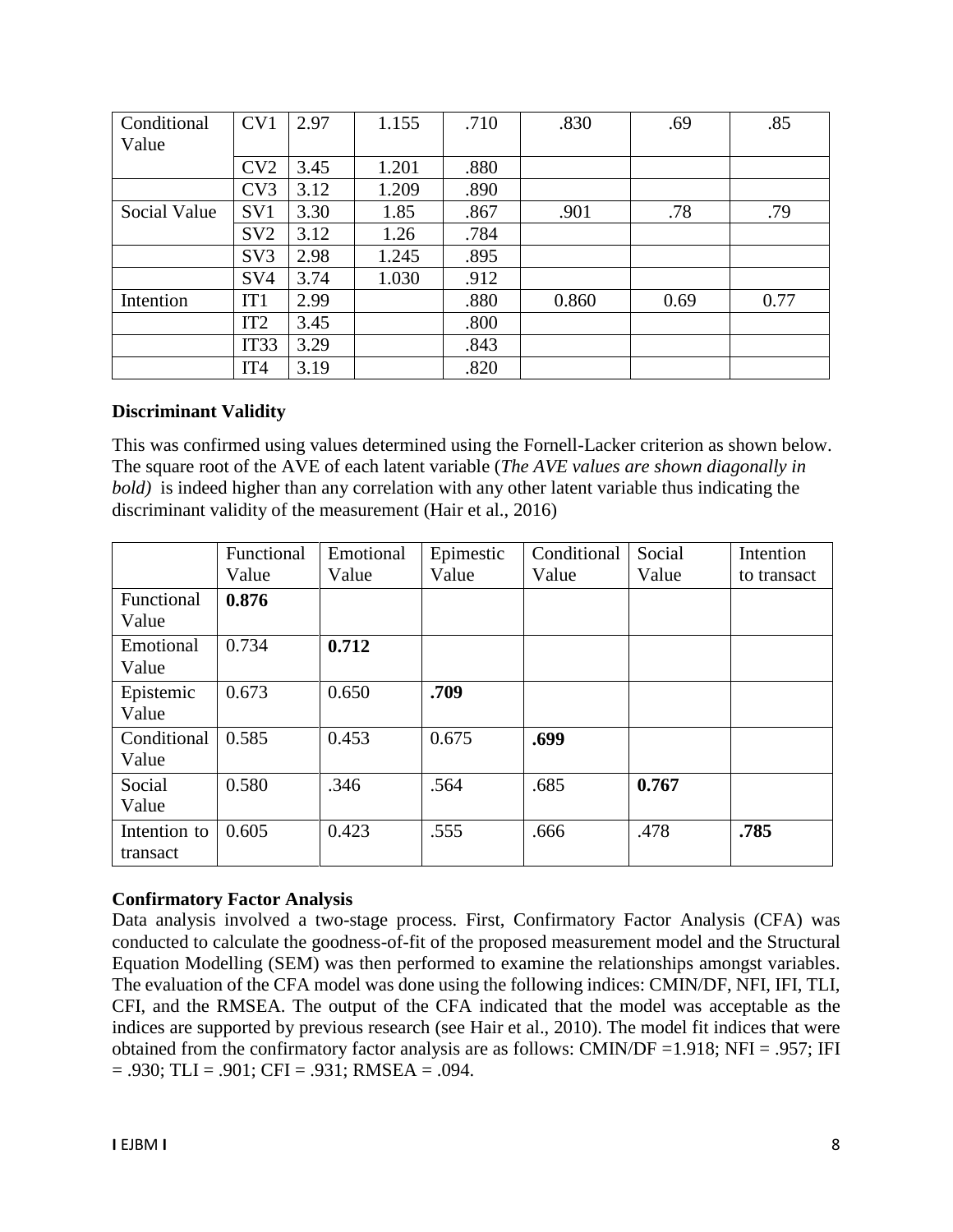#### **Structural Equation Modelling**

The structural equation modelling was employed to examine the model fit and assess the path relationships in the model. The relationships amongst, functional value, emotional value, epimestic value, conditional value, social value and the intention to transact were estimated. Overall, the model fit indices indicated a good fit as shown in table 3 below:

| <b>Model Fit Index</b>          | <b>Score</b> | <b>Recommended Value</b> |
|---------------------------------|--------------|--------------------------|
| Chi-square/Degrees of Freedom   | 1.796        | $\leq$ =3                |
| Goodness of Fit Index(GFI)      | 0.903        | $>=0.90$                 |
| Comparative Fit Index (CFI)     | 0.905        | $>=0.90$                 |
| Root Square Error of Estimation | 0.088        | $\leq=0.10$              |
| (RMSEA)                         |              |                          |

**Table 3: Structural Model Fit Indices Summary**

*The recommended values were extracted from Hsiu-Fen Lin and Gwo-Guang Lee, (2004)*

### **Hypothesis Testing**

Results of the hypothesis testing done using the Amos version of SPSS 26 are indicated in figure 2 below. (Fval = Functional Value; Eval= Emotional Value; Epi = Epimestic Value; CVal = Conditional Value; Sval = Social Value, Inten = Intention to transact).



**Figure 2: Structural Equation Modeling Results**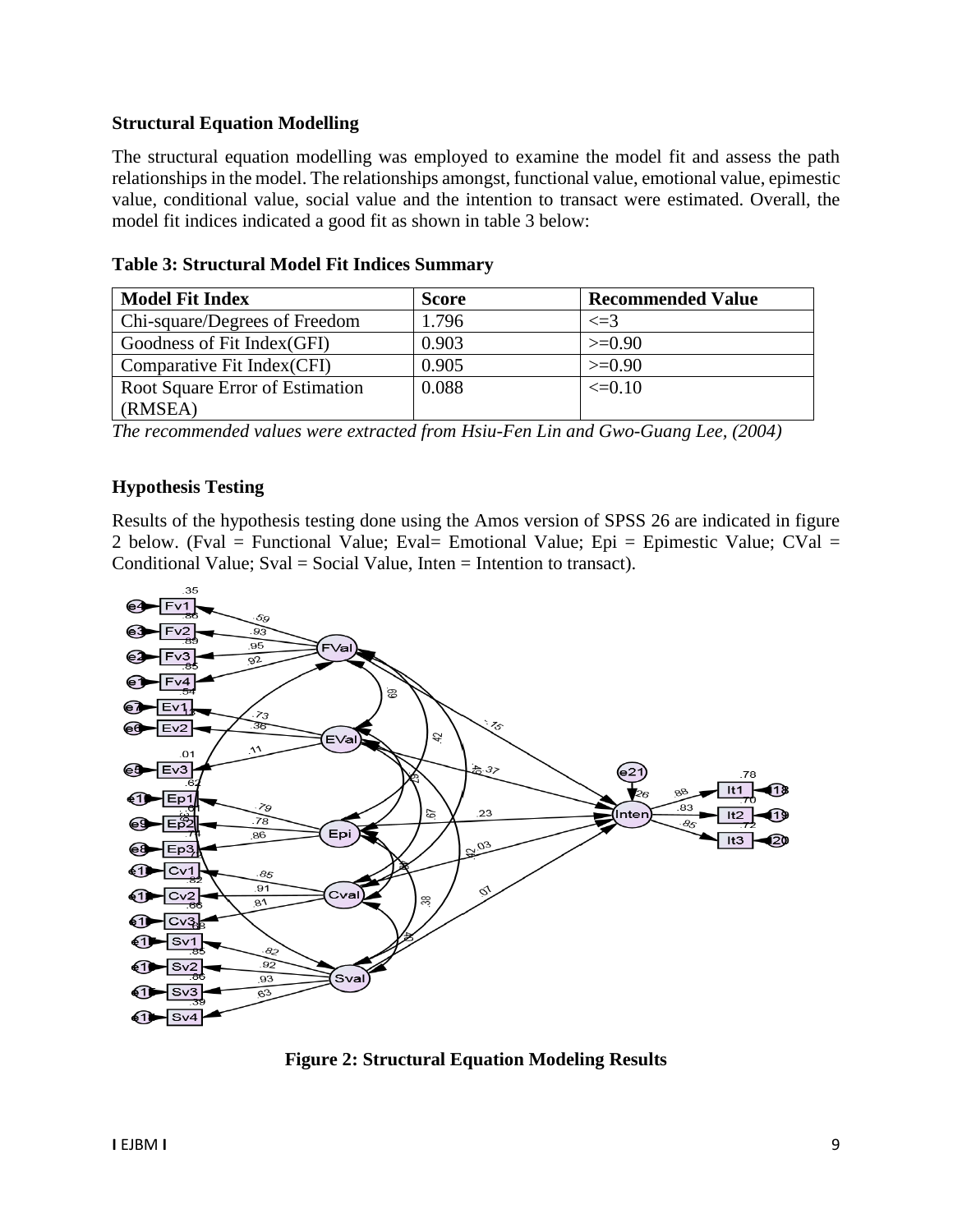The path analysis results from the structural equation modelling are as summarized below:

| <b>Hypothesis</b>       |         | <b>P-Value</b> | <b>Decision</b> |
|-------------------------|---------|----------------|-----------------|
| Fval>>>>>>>Intention    | $-0.15$ | 0.00           | Rejected        |
| Eval>>>>>>>>Intention   | 0.37    | 0.00           | Supported       |
| $Epi>>>>>>I$ ntention   | 0.23    | 0.00           | Supported       |
| $CVal \gg>>>>Intention$ | 0.03    | 0.00           | Supported       |
| $Sval>>>>>I$ ntention   | 0.07    | 0.00           | Supported       |

#### **Table 4: Path Analysis Results**

### **5.0 Discussion**

The study applied the CVT in MIM online C2C communities. Specifically, the study examined the impact of the different attributes of the CVT approach on the intention to transact construct. As hypothesized, all the CVT variables are positively associated with the intention to transact except for the functional value variable. We believe that this research allows us to gain insights into drivers of transactional behaviours in MIM online C2C communities in Zimbabwe. An indepth analysis of research findings is presented below:

H1 examined the positive association between perceived functional value and the intention to transact in MIM online communities. The results ( $\beta$ = -0.15, p=0.00) indicated that perceived functional value had a negative association with the intention to transact hence H1 was rejected. The possible explanation could be that MIM users have long used the platforms for key communication purposes other than transacting hence functional values are less considered. Similarly, Chow and Shi (2015) concluded that the informational quality dimensions of online communities' influence customer behaviour whilst product-related dimensions of functional value negatively impact behavioural intentions. These results contradict earlier findings (see Goh et al., 2014, Chow & Shi, 2015; Talwar et al., 2020).

As hypothesised on H2, the emotional value had a positive association with the intention to transact  $(\beta=0.37, p=0.00)$ . This implies that one unit change in the emotional value variable accounts for 37% increase in the intention to transact variable. From the results of this study, emotional values had the greatest impact on the intention to transact variable. This implies that participants in C2C communities are largely driven by the positive feelings and enjoyment associated with MIM platforms. The emotional value of MIM mediated C2C communities increases the likelihood of transactions. The results of this study confirm previous research findings (see Goh et al., 2014; Ramayah et al., 2018; Talwar et al., 2020; Chow & Shi, 2015)

As hypothesised on H3, epimestic value is positively associated ( $\beta$ =0.23, p=00) with the intention to transact. This variable is ranked second in terms of the impact on the intention to transact variable. A unit change in the epimestic value results in a 23% increase in intention to transact variable. In C2C communities, the use of technological platforms such as WhatsApp, WeChat and other novelty platforms arouses the curiosity of participants hence this propels them to transact in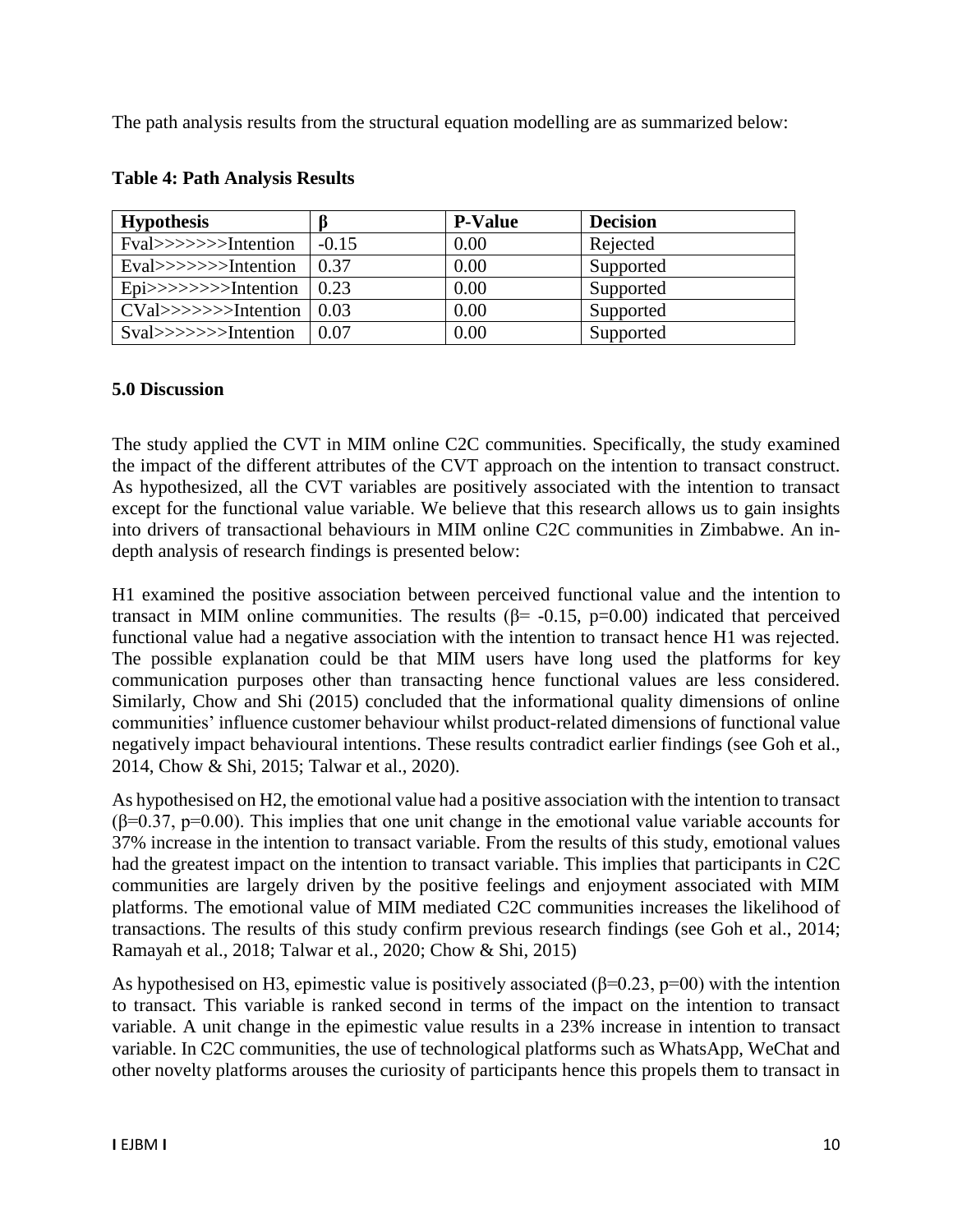online communities. The results are in agreement with past research (see Goh et al., 2014; Ramayah et al., 2018; Talwar et al., 2020; Ray et al., 2020).

Conditional value had a weak positive association ( $\beta$ =0.03, p=0.00) with intention to transact. This implies that the environment of the participants of this study is not a major determinant of their behavioural intention to transact online in C2C communities. Although the association is weak, the results contradict earlier findings by Goh et al., (2014) but also confirm earlier results (see Ray et al., 2020; Ramayah et al., 2018).

Social value had a weak positive association ( $\beta$ =0.07, p=0.00) with intention to transact. This implies that social attributes such as relationship building and collaboration are not major determinants in shaping the behavioural intentions of participants in MIM online C2C communities. Although social value is not a significant predictor, these results corroborate past research (see Goh et al., 2014; Chow & Shi, 2015; Ramayah et al., 2018; Talwar et al., 2020; Ray et al., 2020)

The study confirms the importance of values in shaping the behaviour of people. Specifically, this research revealed the importance of different consumption values on the intention to transact variable. The findings show that emotional value has the greatest impact on the intention to transact whilst functional value is negatively associated with the intention to transact variable.

#### **Theoretical Implications**

This study has important theoretical implications in the field of consumer behaviour. First, previous studies have applied the Consumption Values Theory in foreign markets. To the best knowledge of the researchers, this study is the first of its kind in the Zimbabwean market. This study, therefore, helps us understand the impact of values on the behaviour of people in the Zimbabwean context – a developing country whose technology landscape is underdeveloped. Second, this study demonstrated the relative impact of different values on the intention to transact. It is rather surprising that the functional value was negatively associated with the intention to transact yet earlier studies confirm a positive association (see Dor et al., 2014, Chow & Shi, 2015, Ramayah et al., 2018; Talwar et al., 2020; Ray et al., 2020). This can be attributable to the complexity of markets that vary across the globe. Studies across contexts are likely to give different results as in this case. Lastly, as few empirical studies, have applied the CVT in C2C online communities, this research contributes to the literature by validating the CVT as a robust model that can be used in studying the behaviour of consumers across contexts. Goh et al. (2014) even suggest that the CVT can provide an equitably good alternative to the standard Technology Acceptance Model (TAM).

### **Managerial Implications**

The logical implication of this study is that marketing managers should understand the role played by consumption values in shaping the behaviours of customers. By connecting values with the behavioural intentions of customers, marketing managers can craft strategies that can enhance the probability of creating values that consumers consider important when making decisions. In this case, emotional and epistemic values have been empirically identified as critical in shaping consumers decisions hence marketing managers must create conditions that increase the development of these values.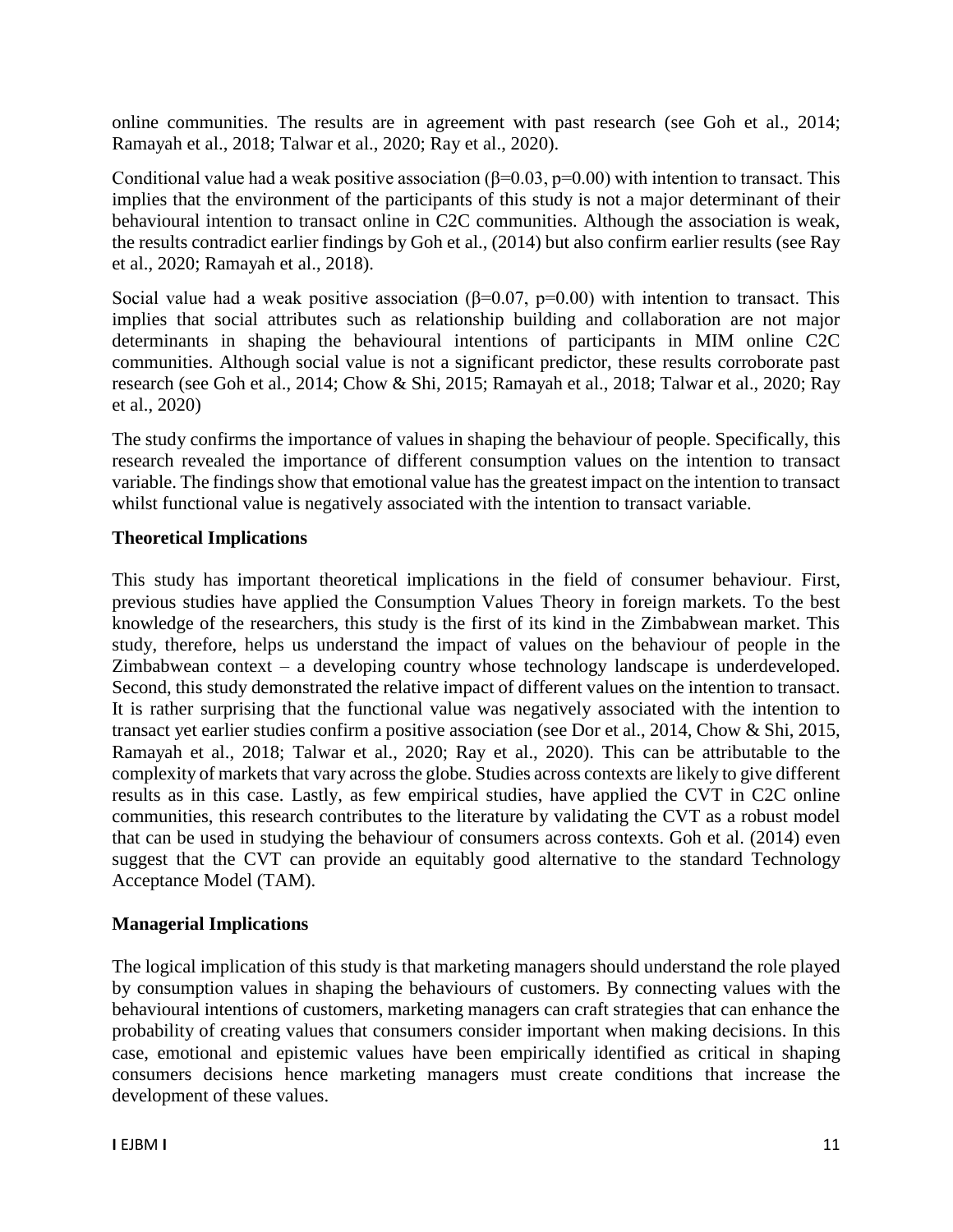Moreover, the ever-growing business implications of MIM platforms as marketing tools demand that marketing practitioners be knowledgeable on antecedents of customers' intentions to transact online. Thus, the results of the study provide valuable insights on how best to design, develop and run C2C online communities especially for small businesses in developing countries. The empirical study of consumption value dimensions in the context of MIM applications provides a sound theoretical background upon which to build online marketing strategies and plans for sustainable competitive advantage.

#### **Limitations and Areas of future research**

Given the infancy of studies about the impact of values in shaping the behaviours of customers in Zimbabwe, further research is particularly useful in two instances. Firstly, further research can be focused on replicating this study in growing markets in Zimbabwe such as tourism. Secondly, these studies should include qualitative data collection methods, like interviews, to capture the comprehensive opinions of respondents about their values.

#### **6.0 References**

- Chow, W.S., Shi, S. (2015) Investigating Customers' Satisfaction With Brand Pages In Social Networking Sites. The Journal of Computer Information Systems; Winter 2015; 55, 2; ProQuest Central pg. 48
- Deng, Z., Lu, Y., Kee, K., & Zhang, J. (2010). Understanding customer satisfaction and loyalty : An empirical study of mobile instant messages in China. International Journal of Information Management, 30(4), 289–300.
- Dhir, A., Kaur, P., & Rajala, R. (2018). Continued Use of Mobile Instant Messaging Apps : A New Perspective on Theories of Consumption , Flow , and Planned Behavior, 1–23.
- Fornell, C., & Larcker, D.F. (1981). Evaluating structural equation models with unobservable variables and measurement error. Journal of Marketing Research,18(1), 39–50.
- Goh, T.T. Suki, N. M., Fam, K (2014) "Exploring a consumption value model for Islamic mobile banking adoption", Journal of Islamic Marketing, Vol. 5 Issue: 3, pp.344-365,
- Hair, J.F., Hult, G.T.M., Ringle, C., & Sarstedt, M. (2016). A primer on partial least squares structural equation modeling (PLS-SEM). Thousand Oaks, CA: Sage.
- Hair, J. F., Sarstedt, M., Ringle, C. M., & Mena, J. A. (2010). An assessment of the use of partial least squares structural equation modeling in marketing research, 414–433.
- Hsieh, S. H., & Tseng, T. H. (2017). Computers in Human Behavior Playfulness in mobile instant messaging : Examining the in fl uence of emoticons and text messaging on social interaction. Computers in Human Behavior, *69*, 405–414.
- Leonard, L. N. K., & Jones, K., (2019) Trust in C2C Electronic Commerce: Ten Years Later, Journal of Computer Information Systems, DOI: 10.1080/08874417.2019.1598829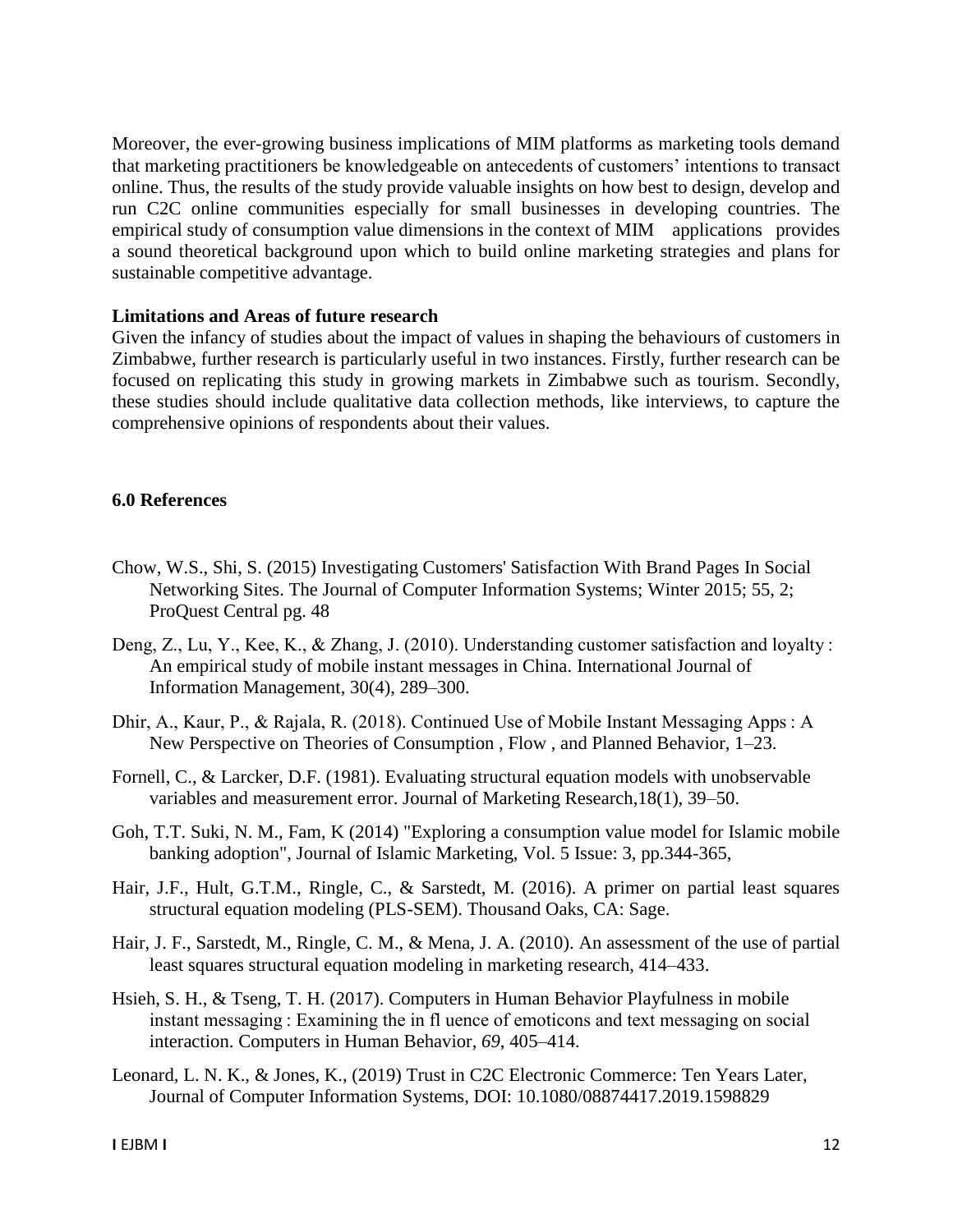- Leonard, L. N. K. (2011) "Attitude Influences in C2C e-Commerce: Buying and Selling." Journal of Computer Information Systems 52 (3): 11–17.
- Lin, J., Guo, J., Turel, O., & Liu, S. (2019). Purchasing organic food with social commerce: An integrated food- technology consumption values perspective. International Journal of Information Management, (April), 102033.
- Lin, P., & Huang, Y. (2012). The influence factors on choice behavior regarding green products based on the theory of consumption values. Journal of Cleaner Production, *22*(1), 11–18.
- Mäntymäki, M., & Salo, J. (2015). Why do teens spend real money in virtual worlds ? A consumption values and developmental psychology perspective on virtual consumption. International Journal of Information Management, *35*(1), 124–134.
- Martins, H., Ferreira, T., & Miranda, G. (2015). Green buying behavior and the theory of consumption values : A fuzzy-set approach ☆. Journal of Business Research.
- Nunnally, J. C. (1978). *Psychometric theory* (2<sup>nd</sup> ed.). New York: McGraw-Hill.
- Oghuma, A.P., Libaque-Saenz, C.F Wong, Y.S & Chang, Y. (2016). An expectation confirmation model of continuance intention to use mobile instant messaging, Telematics and Informatics
- Patricks, A., Libaque-saenz, C. F., Fan, S., & Chang, Y. (2020). Telematics and Informatics An expectation-confirmation model of continuance intention to use mobile instant messaging. Telematics and Informatics, 33(1), 34–47.
- Ray, A., Bala, P. K., & Dwivedi, Y. K. (2020). Exploring values affecting e-Learning adoption from the user-generated-content : A consumption- value-theory perspective. Journal of Strategic Marketing, 00(00), 1–23.
- Ramayah, T., Rahman S.A., Ling, N.C., (2018). How do Consumption Values Influence Online Purchase Intention among School Leavers in Malaysia ?, Revista Brasileira de Gestão de Negócios, 20(4), 638-654.
- Saarijärvi, H., Joensuu, J., Rintamaki, T. and Yrjölä, M. (2018), "One person's trash is another person's treasure: Profiling consumer-to-consumer e-commerce in Facebook", International Journal of Retail & Distribution Management, Vol. 46 No. 11/12, pp. 1092-
- Sheth, J.N., Newman, B. I and Gross, B.L (1991) Why we buy what we buy: A theory of consumption values, Journal of Business Research Volume 22, Issue 2, 159-170
- Talwar, S., Dhir, A., Kaur, P., & Mäntymäki, M. (2020). Why do people purchase from online travel agencies ( OTAs )? A consumption values perspective. *International Journal of Hospitality Management*, *88*(April), 102534.
- Tang, Y. and Hew, K.F. (2017) Is mobile instant messaging (MIM) useful in education? Examining its technological, pedagogical, and social affordances: Educational Research Review 21:85-104
- Teng, C. (2018). Running Head : Expectancy for Growth and Continuance Intention. *Decision Support Systems*, #pagerange#.